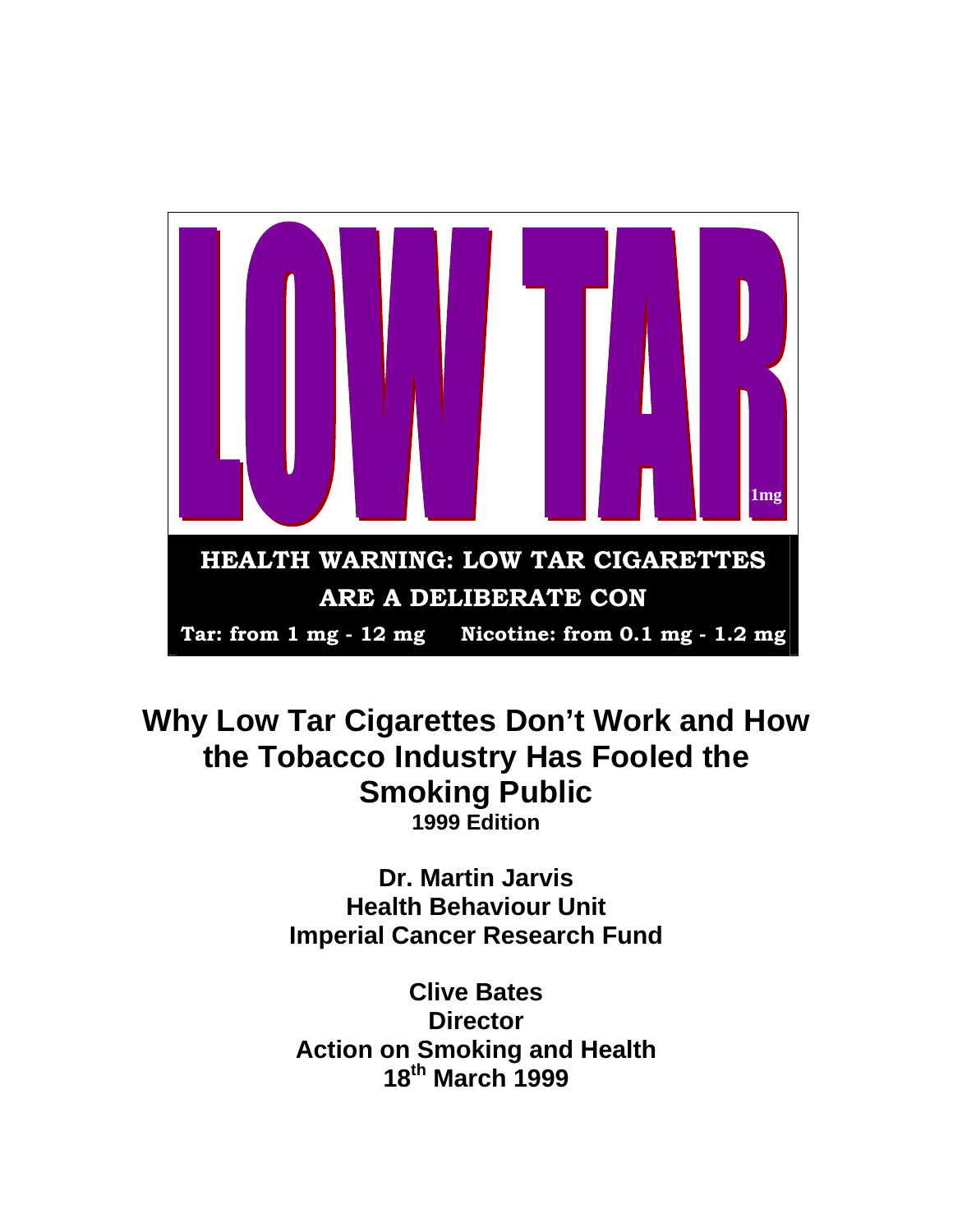## **Low Tar Cigarettes and Smoker Compensation**

#### **Summary** • Smokers could be forgiven for believing that low tar cigarettes deliver less tar to the smoker's lungs. *However, the actual tar exposure, and hence health risk, from smoking low tar brands may be almost the same as for conventional cigarettes.*

- Tar and nicotine yields are shown on cigarette packs and adverts and are reasonably interpreted by consumers as indicating the relative harmfulness of the product. Conventional brands such as Benson and Hedges King Size yield 12 milligrams (mg) of tar, whereas low tar cigarettes such as Silk Cut Ultra report yields as low as 1 mg tar – only one twelfth as much. However, these yields are measured by a machine. Smokers in the real world do not smoke cigarettes in the same way that machines do.
- In fact smokers modify their behaviour to ensure they inhale enough smoke to achieve a satisfactory nicotine 'hit'. But by increasing their intake of nicotine, smokers also take in more tar. Nicotine is powerfully addictive and smokers are trying to ensure they sustain a desired level of nicotine in the blood.
- With low tar cigarettes this means they 'compensate' by taking more or deeper puffs, or by consciously or subconsciously blocking ventilation holes in the filter with fingers, saliva or lips. Ventilation holes are placed in the filter to draw in up to 80% air when the cigarette is tested on a machine.
- When filter ventilation holes were blocked in smoking machine measurements conducted at the Laboratory of the Government Chemist for ASH and *The Observer*, measured tar yield rose by up to a factor of twelve - in the case of Silk Cut Ultra it rose from 1 mg tar to 12 mg - similar to a standard Benson and Hedges cigarette. *These results are set out on page 4 of this report.*
- The tar and nicotine measurement and labelling regime provides misleading and potentially harmful consumer information. Smokers concerned about health effects of smoking may be switching to these products rather than quitting.
- Internal tobacco industry documents released during US tobacco litigation show that the tobacco industry has known of this effect for many years, has designed cigarettes that would give low machine readings but high yield when smoked by people, and has continued to imply that these cigarettes are somehow more healthy while concealing their real dangers. *Part 2 of this report quotes from tobacco industry documents showing what the industry knew and how it behaved.*
- Regulators in the United States are now advertising to warn consumers against placing any value on tar and nicotine yields printed on packs. The Federal Trade Commission, FDA and National Cancer Institute of the US no longer believe there are health benefits associated with switching to low tar brands.
- There is an opportunity to change this regime as the European Commission is preparing proposals to replace the existing Directives that cover tar and nicotine measurement, regulation and labelling.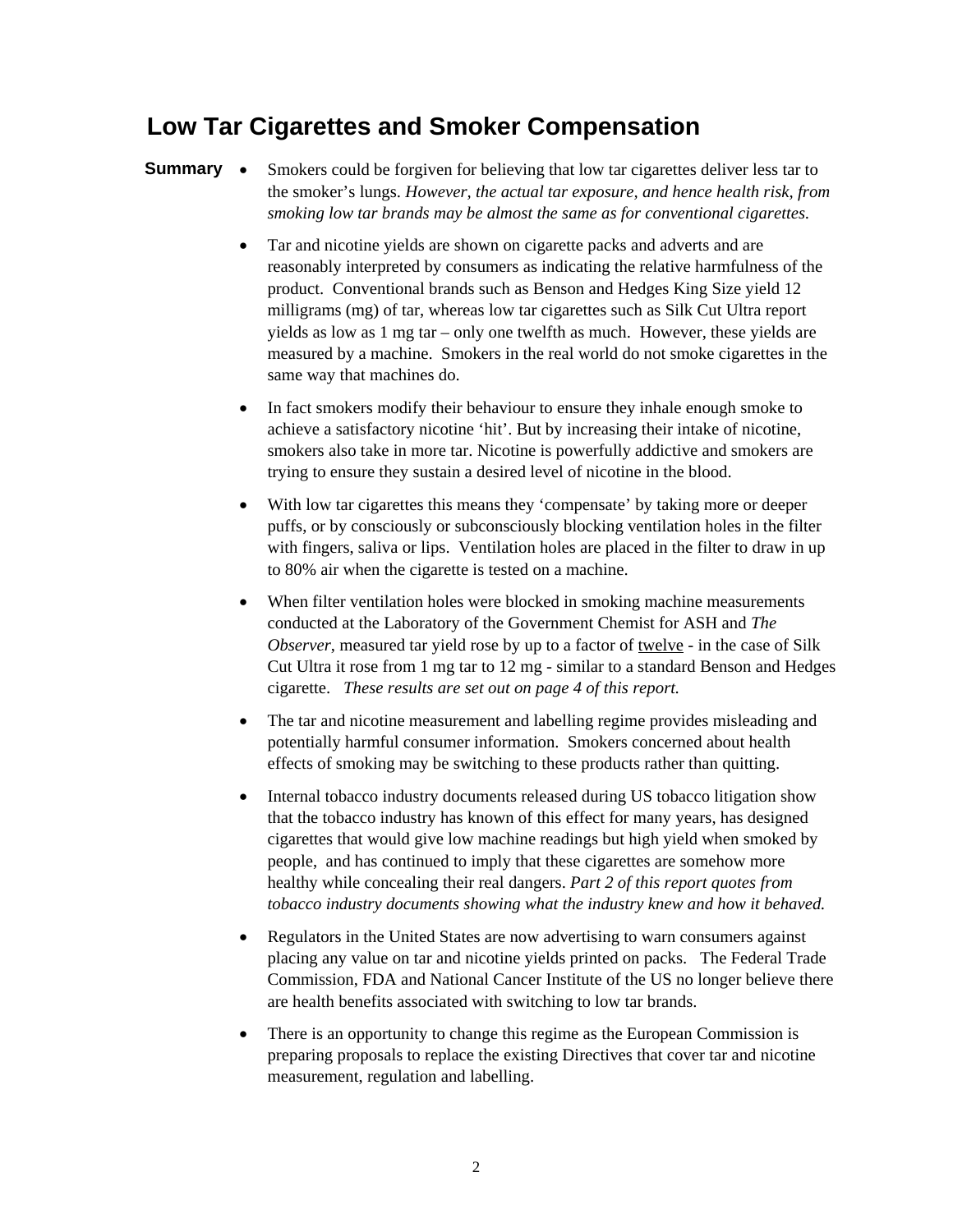### **Part 1. Explanation of low tar cigarettes and smoker compensation**

## **consumer might expect from low tar cigarettes**

What a rational As a response to widespread health concerns, tobacco companies have introduced low tar brands such as Silk Cut Ultra and Marlboro Lights. These brands are packaged in such a way as to imply they are less harmful than conventional cigarettes. The tobacco companies do not make direct health claims for these products, but the notion that they are less dangerous is implied by the name given (Light, Low etc) and the tar and nicotine content label on the pack which shows much lower contents than conventional cigarettes. For example, a Silk Cut Ultra is rated at 1 mg of tar whereas a conventional Benson and Hedges cigarette is rated at 12 mg. It would not be surprising if many smokers thought that smoking the Silk Cut Ultras would result in one twelfth the exposure to tar and therefore roughly one twelfth the health risk. But this is not the case - far from it.

**How do low tar cigarettes work?**  The quantity and quality of tobacco in a low tar cigarette is very similar or identical to that in conventional cigarettes. Low tar cigarettes do not rely on 'low tar tobacco' because there is no such thing. The difference is almost completely in the filter and the way this performs when tested in a smoking machine. The filter works in two ways: it retains tar and nicotine as smoke is drawn through the filter and, importantly, it can have ventilation holes that allow air to be drawn in to mix with the smoke. In some cases the fresh air drawn accounts for over  $70\%$  of the puff<sup>[1](#page-11-0)</sup>. This mixing of air with the smoke reduces the apparent tar and nicotine content of the smoke. This means the official cigarette testing machine registers a low tar reading for the cigarette. However, human smokers are not machines, and they respond to the low tar cigarette by changing the way they smoke.

#### **What happens in practice when low tar cigarettes are smoked**

Smoking behaviour is determined largely by the smoker's need to consume nicotine. This addictive substance is the basis of smokers' satisfaction and a smoker will adjust smoking behaviour to consume enough nicotine to achieve a satisfying nicotine 'hit'. With low tar cigarettes, smokers can adopt a range of 'tricks' to ensure they take in the nicotine they need, even if the cigarette is supposed to be low in tar and nicotine. These include: drawing more deeply; taking more puffs per cigarette; smoking more of the cigarette; blocking ventilation holes in the filter with fingers or saliva. These 'tricks' may be performed unconsciously as a smoker subliminally learns how to achieve a satisfying smoke from a low tar cigarette. Since tar intake is closely linked to nicotine intake, the tar exposure also increases. This effect is known as 'compensation' and has been extensively documented in the scientific literature<sup>[2](#page-11-1)</sup>,<sup>[3](#page-11-2)</sup> and well understood by the tobacco industry for over twenty years.

#### **Why are the official tar and nicotine numbers not a reliable guide?**

The numbers printed on packs and on the warning portion of tobacco advertisements are the results of measurements on a standard smoking machine using ISO standard procedures and equipment<sup>[4](#page-11-3)</sup>. The smoking machine has a mechanical mouth and draws a fixed number of standard puffs - a 35cm<sup>3</sup> volume drawn over 2 seconds repeated every 60 seconds until the cigarette burns down to a predetermined butt length. The tar and nicotine residues drawn into the machine are then measured. The smoking machine does not set out to emulate actual smoking behaviour, nor does it take account of the compensation tricks mentioned above. In fact it *grossly* understates the tar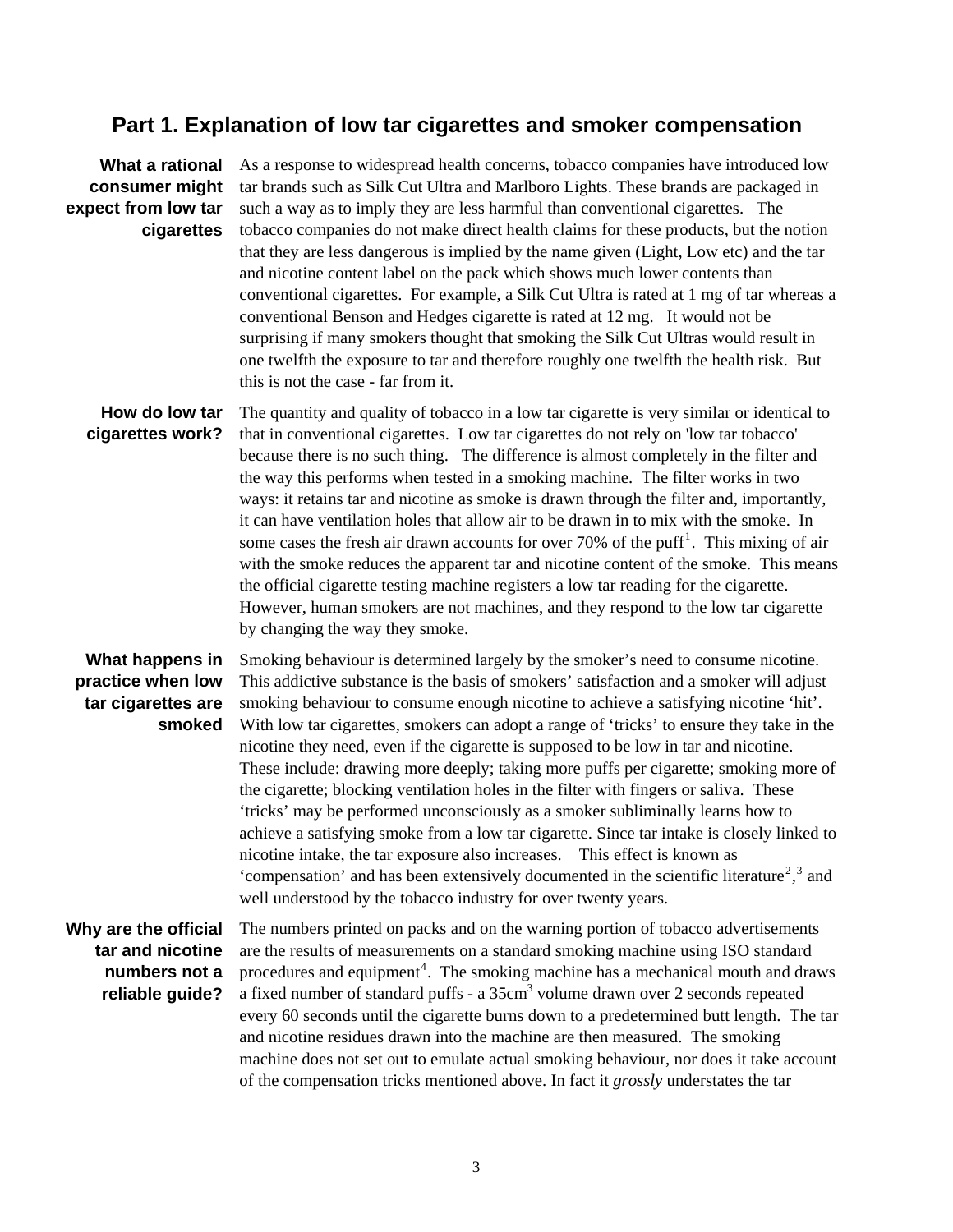burden that a typical low tar cigarette smoker will suffer - as the tests below indicate.

**How bad are low tar cigarettes?**  In 1998 ASH and *The Observer* commissioned tests designed to measure the impact of one of the compensation mechanisms listed above. The tests were performed on the official cigarette testing machine (Filtrona SM400) of the Laboratory of the Government Chemist in Twickenham, near London<sup>[5](#page-11-4)</sup>. The laboratory blocked the ventilation holes in the filters of Silk Cut Ultra King Size and Marlboro Lights King Size cigarettes in order to mimic the effect of a smoker using fingers and saliva to block the holes or placing more of the filter in his or her mouth. Three tests were performed - without blocking and with the holes half blocked and fully blocked. Sellotape was used to cover the holes. These are the results for tar and nicotine measurements (in milligrams per cigarette):

| <b>Results of</b>                                      |                       |                      | <b>Silk Cut Ultra</b> |                   | <b>Marlboro Lights</b> |                 |
|--------------------------------------------------------|-----------------------|----------------------|-----------------------|-------------------|------------------------|-----------------|
| measurements by<br>the Laboratory of<br>the Government |                       |                      | <b>Tar</b>            | <b>Nicotine</b>   | Tar                    | <b>Nicotine</b> |
| <b>Chemist</b>                                         | Displayed on the pack |                      | $1 \text{ mg}$        | $0.1$ mg          | $6 \text{ mg}$         | $0.5$ mg        |
|                                                        |                       | No blocking          | $1.4 \text{ mg}$      | $0.16$ mg         | 6.3<br>mg              | $0.54$ mg       |
|                                                        | Measured              | <b>Half blocked</b>  | $4.5 \text{ mg}$      | $0.56$ mg         | 7.6<br>mg              | $0.62$ mg       |
|                                                        |                       | <b>Fully blocked</b> | $12.3 \text{ mg}$     | $1.21 \text{ mg}$ | 10.5<br>mg             | $0.77$ mg       |

Note: for comparative purposes Benson and Hedges Special Filter, the best selling UK cigarette, has 12 mg tar and 1.0 mg nicotine yield displayed on the pack.

**People do block** Experimental evidence shows that people do block holes in practice. Kozlowski et al<sup>[6](#page-11-5)</sup> **the holes in**  measured filter staining in cigarette butts and found that 58% of low tar cigarettes **practice**  showed signs of significant hole-blocking and 19% showed signs of extreme hole blocking. Thus a majority do block holes.

**The results show that official measurements are completely meaningless** 

The measurements above show that just one of the compensation 'tricks' can increase the tar dose by many times the level displayed on the label and that these cigarette brands are capable of delivering the tar and nicotine of a full strength cigarette if the smoker wishes, consciously or subconsciously, to do it. Given that nicotine is powerfully addictive, smokers will tend to smoke in such a way that they achieve a satisfying smoke by compensating for the effects of the filter. The results show that Silk Cut Ultras are more dependent on the filter ventilation, and hence more susceptible to hole blocking. This is expected as they are designed to be very low tar when measured on the official smoking machine. Marlboro Lights rely relatively more on the retentive action of the filter which is not affected by hole blocking but would be undermined by deeper or more frequent puffs.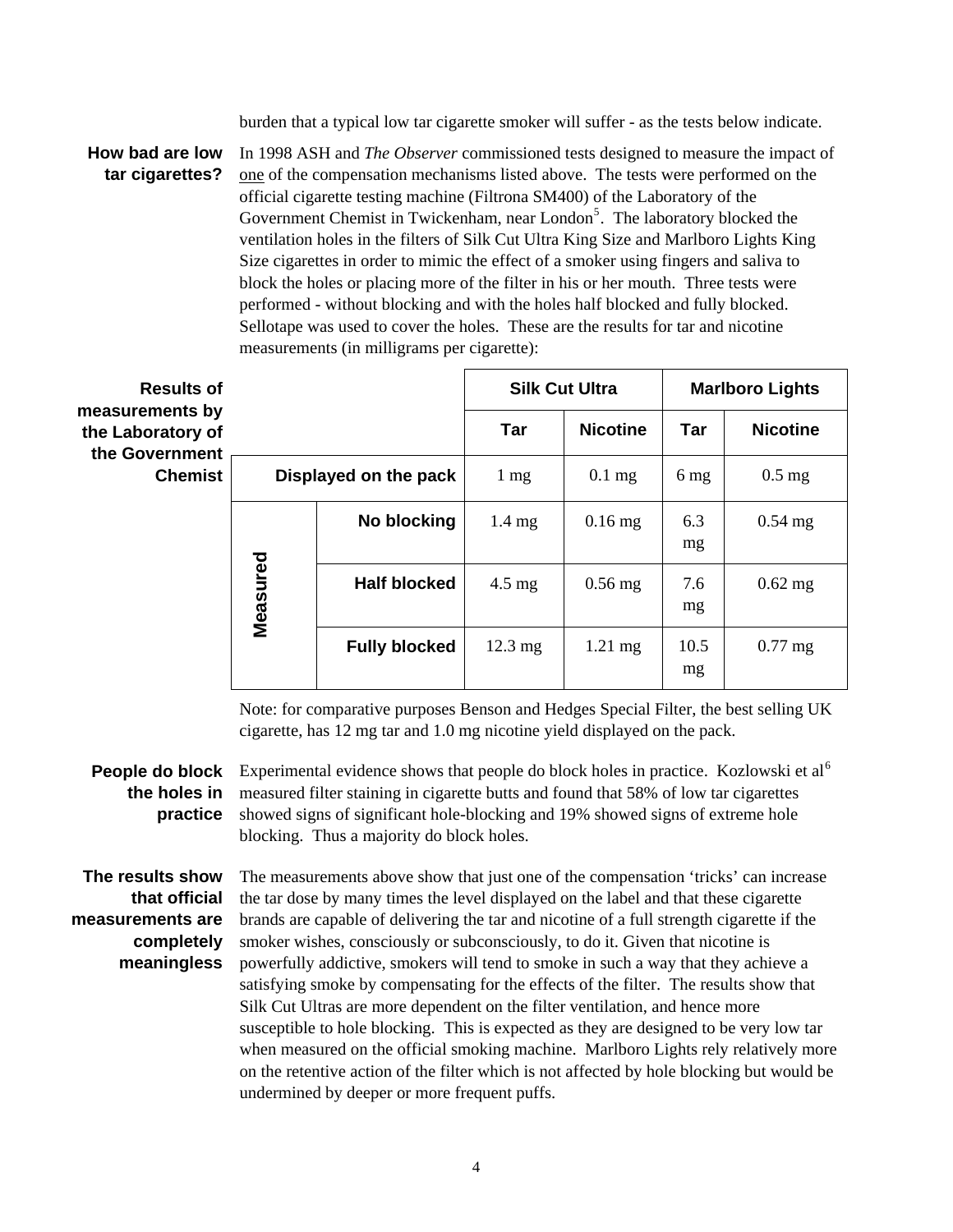#### **US regulator turns against its own creation**

The approach of characterising cigarettes by smoking machine measurements has been used for many years by the US Federal Trade Commission. The FTC's approach was adopted by the International Standards Agency which has formalised standards for measurement. The FTC now accepts that this approach is not appropriate:

*"We now know that the way a person smokes affects the amount of tar and nicotine they get. The present system does not reflect this."* **(FTC Press Release, Sept. 1997)[7](#page-11-6)**

Further studies of the test by the National Cancer Institute that found:

*"the existing system does not accurately reflect actual human smoking behaviour, which varies widely among smokers, and that smokers who switch to lower tar and nicotine cigarettes may change their smoking behavior in ways that negate potential health benefits".* **(FTC letter November, 1998)[8](#page-11-7)**

The FTC summarised comments received from the FDA and NCI

*"new data suggests that the limited health benefits, previously believed to be associated with lower tar and nicotine cigarettes, may not exist."* **(FTC Press Release, November, 1998)[9](#page-11-8) :**

On the strength of this and other evidence the FTC announced in November 1998 that it intends to carry out an 18 month review of the current system whilst running an advertising campaign advising consumers not to trust the tar and nicotine number. US Senator Lautenberg has also written to the FTC asking it to "begin a proceeding to suspend the right of tobacco companies to market cigarettes as "light" or "ultra light" until and unless an accurate system of measuring the health implications of cigarettes is established." **(Nov 1998)[10](#page-11-9)**

#### **Canadian tests show little difference between standard and low tar brands**

In 1998, the Government of British Columbia introduced a requirement for disclosure of 48 smoke constituents, and measurements of cigarettes under varying smoking conditions. The first wave of tests on cigarettes sold in B.C. shows that under the "realistic smoking condition" which the smoking machine approximates, there is very little difference between 'light' and 'regular' cigarettes. Light cigarettes can even produce higher amounts of tar, nicotine and carbon monoxide than the regular cigarettes tested. This is also true of the other compounds found in cigarette smoke, like cadmium, benzo[a]pyrene, benzene, etc. [The results are available on the internet.](http://www.cctc.ca/bcreports/default.htm)<sup>[11](#page-11-10)</sup>

|                                  | <b>Values on</b> | <b>Standard ISO</b> | "Realistic<br>Smoking" |
|----------------------------------|------------------|---------------------|------------------------|
| Tar Values (mg/cig)              | Package          | <b>Test</b>         | <b>Test</b>            |
| duMaurier King Size 15           |                  | 15.2                | 36.9                   |
| duMaurier Light King Size 12     |                  | 12.1                | 38.24                  |
| duMaurier Regular 13             |                  | 14.4                | 33.6                   |
| Player's Regular 16              |                  | 16.5                | 37.2                   |
| Player's Light King Size   13    |                  | 13.7                | 33.3                   |
| Player's Extra Light Regular 11  |                  | 11.8                | 31.4                   |
| Player's Light Regular 13        |                  | 13.9                | 34.15                  |
| Matinee Extra Mild King Size 4   |                  | 4.7                 | 26                     |
| Rothmans King Size   15          |                  | 15.8                | 34.2                   |
| Export A Regular 16              |                  | 15                  | 34                     |
| <b>Export A Light Regular 13</b> |                  | 13                  | 28                     |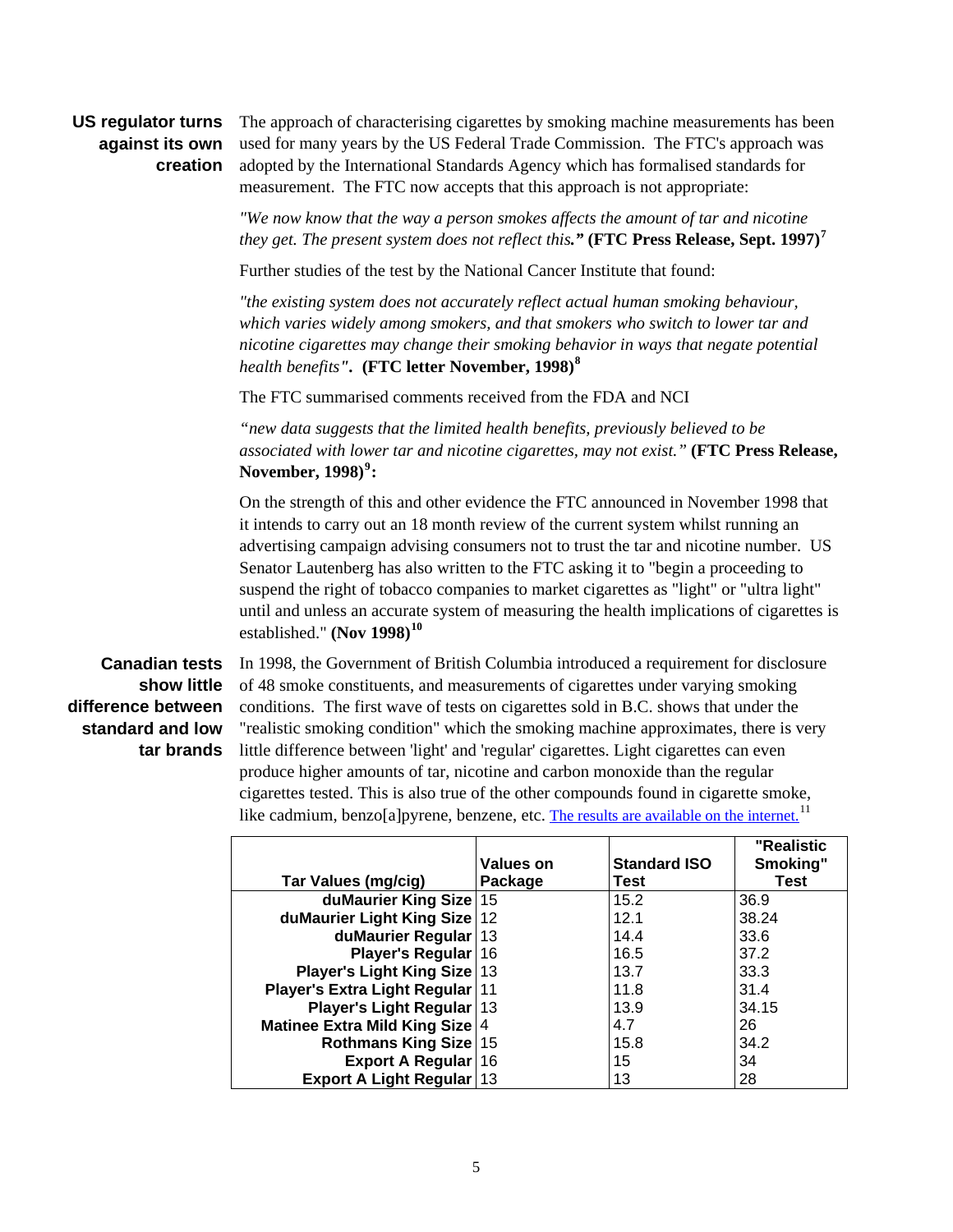| <b>British Columbia</b><br><b>Ministry of health</b><br>concludes | Many smokers think that 'light' cigarettes are safer than regular cigarettes, and that by<br>smoking 'light' cigarettes they will inhale fewer cancer-causing chemicals, or less<br>nicotine. B.C.'s new smoking tests have shown how wrong this belief can be. The<br>reports filed by the tobacco companies show that light cigarettes are likely to deliver<br>as many (or more) poisons and toxins to smokers as regular cigarettes. <sup>12</sup>                                                                                                                                                                                                                                                                                                                                                                                                                                                                                               |
|-------------------------------------------------------------------|------------------------------------------------------------------------------------------------------------------------------------------------------------------------------------------------------------------------------------------------------------------------------------------------------------------------------------------------------------------------------------------------------------------------------------------------------------------------------------------------------------------------------------------------------------------------------------------------------------------------------------------------------------------------------------------------------------------------------------------------------------------------------------------------------------------------------------------------------------------------------------------------------------------------------------------------------|
| <b>Health implications</b>                                        | For some smokers of currently available brands in the UK there may be a small<br>reduction in tar exposure by switching to low tar cigarettes, but the evidence suggests<br>that health benefits are likely to be insignificant compared to giving up altogether.<br>There is also evidence that compensation, by drawing smoke more deeply into the<br>lungs, has led to a rise in adeno-carcinomas - a previously rare variety of lung cancer<br>that afflicts the tiniest airways of the lungs. A 1997 study linked increased smoking of<br>Light and Ultra Light cigarettes to adeno-carcinoma and showed that in the US, adeno-<br>carcinoma increased 17-fold in women and 10-fold in men between 1959 and $1991^{13}$ .                                                                                                                                                                                                                       |
| <b>Consumer</b><br>implications                                   | It is clear that the numbers displayed on cigarette packets are <i>worse than useless</i> . This<br>is because they are widely (and rationally) interpreted as health information, when in<br>fact they communicate misleading information. The effect is likely to be that genuine<br>health concerns among smokers are being 'captured' by a switch to low tar cigarettes<br>when the only real health option is to quit. On No Smoking Day (the second<br>Wednesday in March), we hope many smokers will recognise that low tar cigarettes<br>are at best a fool's paradise and at worst a con-trick and begin the process of giving up.<br>Quitline provides free advice on giving up smoking on 0800 002200.                                                                                                                                                                                                                                    |
| <b>UK and EU political</b><br>implications                        | The maximum tar and nicotine yields of cigarettes are governed by an EU Directive <sup>14</sup> ,<br>which sets maximum tar levels, as measured by the ISO smoking machine, at 12 mg of<br>tar per cigarette. An EU Directive also governs the labelling of cigarettes which<br>includes display of tar and nicotine yields. It was agreed on 4th December 1997 in the<br>Council of Health Ministers that both Directives would be examined by the European<br>Commission, which would bring forward new legislative proposals to update the<br>Directives - this gives an opportunity to rethink the whole area. It is clear that the<br>machine measured yield is an inappropriate metric with which to characterise the<br>harmful emissions of cigarettes, and that as consumer information it is actually<br>dangerous and misleading. Yet it is still in universal use as consumer information.<br>The key political questions are therefore: |
|                                                                   | Why has this misleading consumer information been allowed to continue for so<br>long and what should be put in its place?                                                                                                                                                                                                                                                                                                                                                                                                                                                                                                                                                                                                                                                                                                                                                                                                                            |
|                                                                   | What would be an appropriate characterisation of cigarette smoke to reflect the<br>٠<br>harm caused to smokers and to give realistic, meaningful consumer information?                                                                                                                                                                                                                                                                                                                                                                                                                                                                                                                                                                                                                                                                                                                                                                               |
|                                                                   | What regulations could be put in place to control these characteristics and reduce<br>$\bullet$<br>the harmfulness of cigarettes?                                                                                                                                                                                                                                                                                                                                                                                                                                                                                                                                                                                                                                                                                                                                                                                                                    |
|                                                                   | What role has the tobacco industry played in misleading consumers? This point is<br>٠<br>addressed more fully in Part 2.                                                                                                                                                                                                                                                                                                                                                                                                                                                                                                                                                                                                                                                                                                                                                                                                                             |
|                                                                   |                                                                                                                                                                                                                                                                                                                                                                                                                                                                                                                                                                                                                                                                                                                                                                                                                                                                                                                                                      |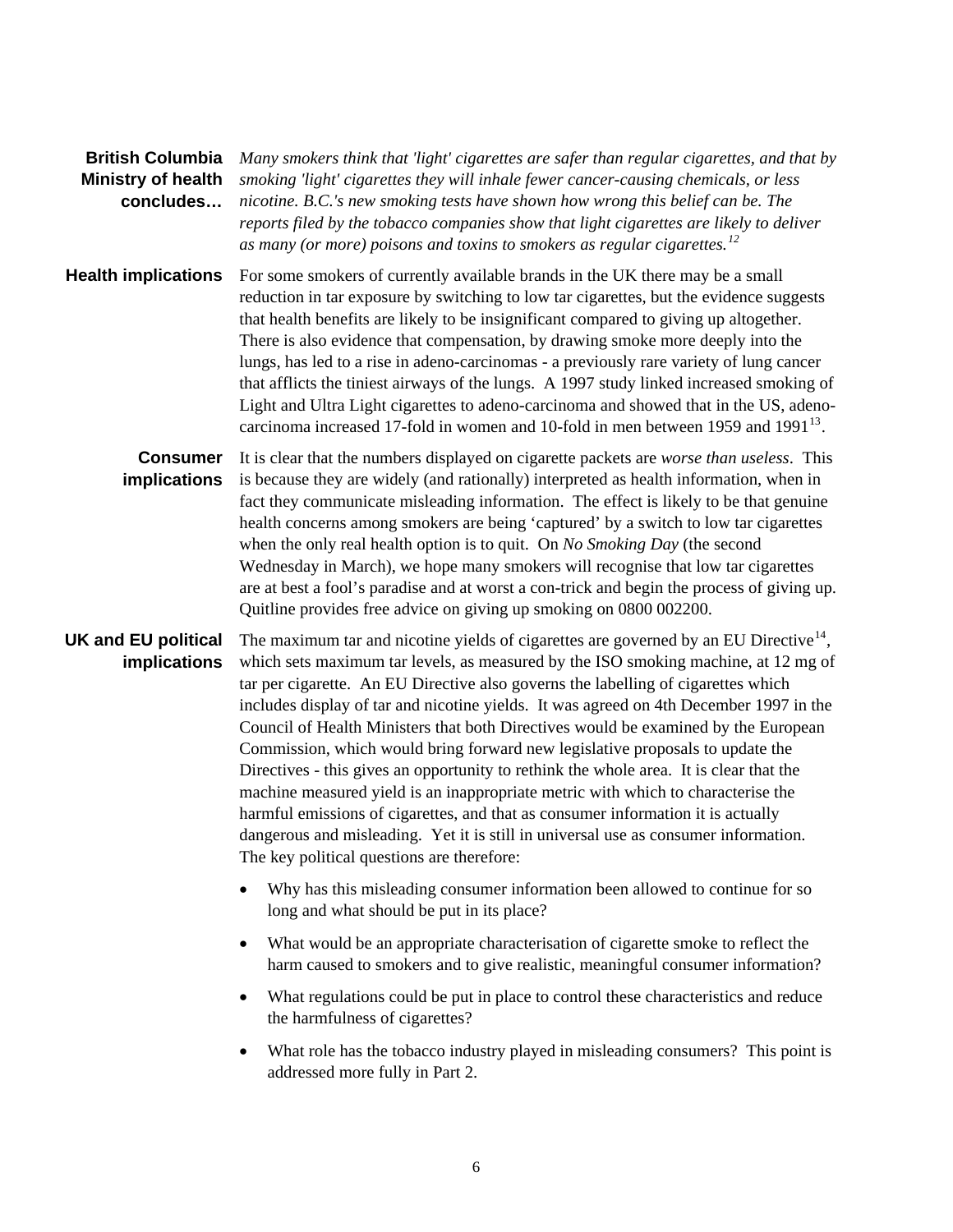#### **Part 2: What the tobacco industry knew and how it behaved**

What does the Internal tobacco industry documents released through US litigation show that the **tobacco industry say?**  industry has well understood the compensation effect for at least twenty years. The documents show the industry has:

- Known for many years that low tar cigarettes offer consumers false reassurance.
- Understood the role of nicotine addiction in making smokers compensate to achieve a satisfactory dose of nicotine.
- Wrestled with the ethical implications of designing products that will register as low tar when measured on a smoking machine and reported on labels but will deliver high tar levels to the smoker - then gone ahead anyway.

It is clear from internal tobacco industry documents released as a result of litigation in the USA that the companies have understood 'compensation' for many years. The following paragraphs are extracts from tobacco industry documents that highlight the companies' thinking in this area.

| <b>BAT</b> recognises | "It is generally accepted that a large number of habitual                            |  |  |
|-----------------------|--------------------------------------------------------------------------------------|--|--|
| nicotine is the basis | smokers are influenced in their smoking habit by the amount of                       |  |  |
| of smoker behaviour   | nicotine that they draw from a cigarette. Over a period of                           |  |  |
| and smokers as        | time, during which they are learning to smoke effectively - that                     |  |  |
| 'Pavlov's Dogs'       | is so they do not make themselves feel ill, but do derive                            |  |  |
|                       | pleasure and satisfaction from smoking - they probably build up                      |  |  |
|                       | an association in their minds between the mouth sensations such                      |  |  |
|                       | as flavour, irritation and "impact" and the amount of smoke that                     |  |  |
|                       | gives them the satisfaction of smoking. This is a similar                            |  |  |
|                       | mechanism to Pavlov's dogs."                                                         |  |  |
|                       | (BAT Co., 1978) <sup>15</sup>                                                        |  |  |
|                       | <b>RJR recognise that</b> "The paper itself expresses what we in Biobehavioural have |  |  |

**'compensation'**  "felt" for quite some time. That is, smokers smoke differently **means tar uptake will**  than the FTC[Federal Trade Commission] machine and may very well **remain the same**  smoke to obtain a certain level of nicotine in their **across a range of**  bloodstream. If a given level of nicotine in the blood is the **cigarettes**  final goal of a smoker, one would predict that he would smoke an FFT(full flavour tar) and ULT (ultra low tar) cigarette differently………This all falls under the area of smoker compensation which we have been interested in studying for some time now." **(RJR 1983)[16](#page-11-15)**

**BAT view smokers** "The smoker ... who smokes to maintain a constant blood level of **as constantly**  nicotine is most likely trying to avoid the unpleasant **fighting nicotine**  sensations that he feels when he is not smoking. Without a **withdrawal**  cigarette he will become nervous, irritable and likely to make mistakes in his work. Such a smoker is likely to compensate for changed delivery if given a cigarette brand with different standard machine smoked deliveries to his usual brand so that as far as possible he maintains a constant blood level of nicotine." **(BAT Co., 1978)[17](#page-11-16)**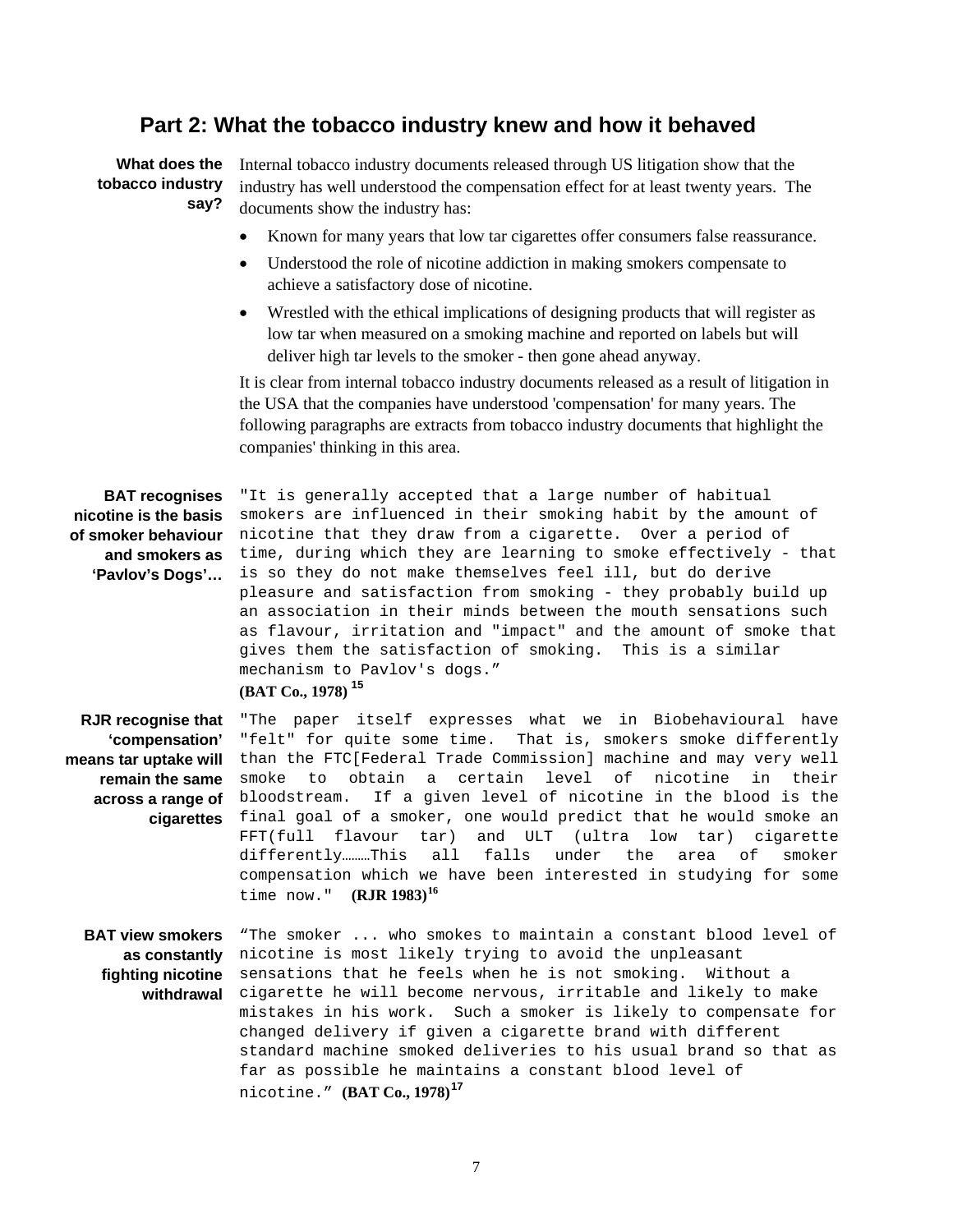| Marlboro regular and<br>lights smokers take<br>up the same amount<br>of smoke<br><b>BAT defines</b><br>1978 | smoker profile data reported earlier indicated that<br>"The<br>like<br>Lights cigarettes were not<br>smoked<br>Marlboro<br>regular<br>There were differences in the size and frequency of<br>Marlboros.<br>the puffs, with larger volumes taken on Marlboro Lights by both<br>regular Marlboro smokers and Marlboro Lights smokers. In effect,<br>the Marlboro 85 smokers in this study did not achieve any<br>reduction in the smoke intake by smoking a cigarette(Marlboro<br>Lights) normally considered lower in delivery." (Philip Morris 1975) <sup>18</sup><br>Compensation may be defined as:- "Subconscious changes made to<br>'compensation'in the smoking pattern by a smoker in an attempt, which may or may<br>not be successful, to equalise the deliveries of products which<br>have different deliveries when smoked by machine under standard<br>conditions." |
|-------------------------------------------------------------------------------------------------------------|--------------------------------------------------------------------------------------------------------------------------------------------------------------------------------------------------------------------------------------------------------------------------------------------------------------------------------------------------------------------------------------------------------------------------------------------------------------------------------------------------------------------------------------------------------------------------------------------------------------------------------------------------------------------------------------------------------------------------------------------------------------------------------------------------------------------------------------------------------------------------------|
|                                                                                                             | []"Numerous experiments have been carried out in Hamburg,<br>Montreal and Southampton within the company, as well as many<br>other experiments by research workers in independent<br>organisations, that show that generally smokers do change their<br>smoking patterns in response to changes in the machine smoked<br>deliveries of cigarettes." (BAT Co., 1978) <sup>19</sup>                                                                                                                                                                                                                                                                                                                                                                                                                                                                                              |
| and recognises<br>that its own evidence<br>counters its own<br>advice                                       | "There is now sufficient evidence to challenge the advice to<br>change to a lower delivery brand, at least in the sort-term. In<br>general, a majority of habitual smokers compensate for changed<br>delivery, if they change to a lower delivery brand than their<br>usual brand. If they choose a lower delivery brand which has a<br>higher tar to nicotine ratio than their usual brand (which is<br>often the case with lower delivery products), the smokers will<br>in fact increase the amounts of tar and gas phase that they take<br>in, in order to take the same amount of nicotine.<br>More<br>realistic advice to smokers would be to choose a brand with a<br>lower tar to nicotine ratio which gives them the satisfaction<br>that they require in the lowest amount of smoke taken in." (BAT<br>$1978)^{20}$                                                  |
| In private Philip<br><b>Morris are honest</b><br>about laboratory tar<br>measurements                       | "I told him we do not make judgements on the relevance of tar to<br>health I did, however, point out that measurement of tar yields,<br>or indeed any smoke yields, under laboratory conditions bore no<br>relationship to<br>direct<br>any<br>individuals<br>exposure<br>to<br>any<br>substance." (Philip Morris 1978) <sup>21</sup>                                                                                                                                                                                                                                                                                                                                                                                                                                                                                                                                          |
| And B&W design<br>cigarettes to exploit<br>smoker<br>compensation                                           | "Smoke Elasticity - The elasticity of a cigarette is a<br>measurement for the amount of smoke a smoker can take out of a<br>cigarette.<br>"Which product/ design properties influence elasticity?<br>bigger<br>1.Tip<br>ventilation:<br>effects<br>at<br>higher<br>degree<br>оf<br>ventilation.                                                                                                                                                                                                                                                                                                                                                                                                                                                                                                                                                                                |
|                                                                                                             | 2. Delivery of the blend."<br>(Brown & Williamson, 1984) <sup>22</sup>                                                                                                                                                                                                                                                                                                                                                                                                                                                                                                                                                                                                                                                                                                                                                                                                         |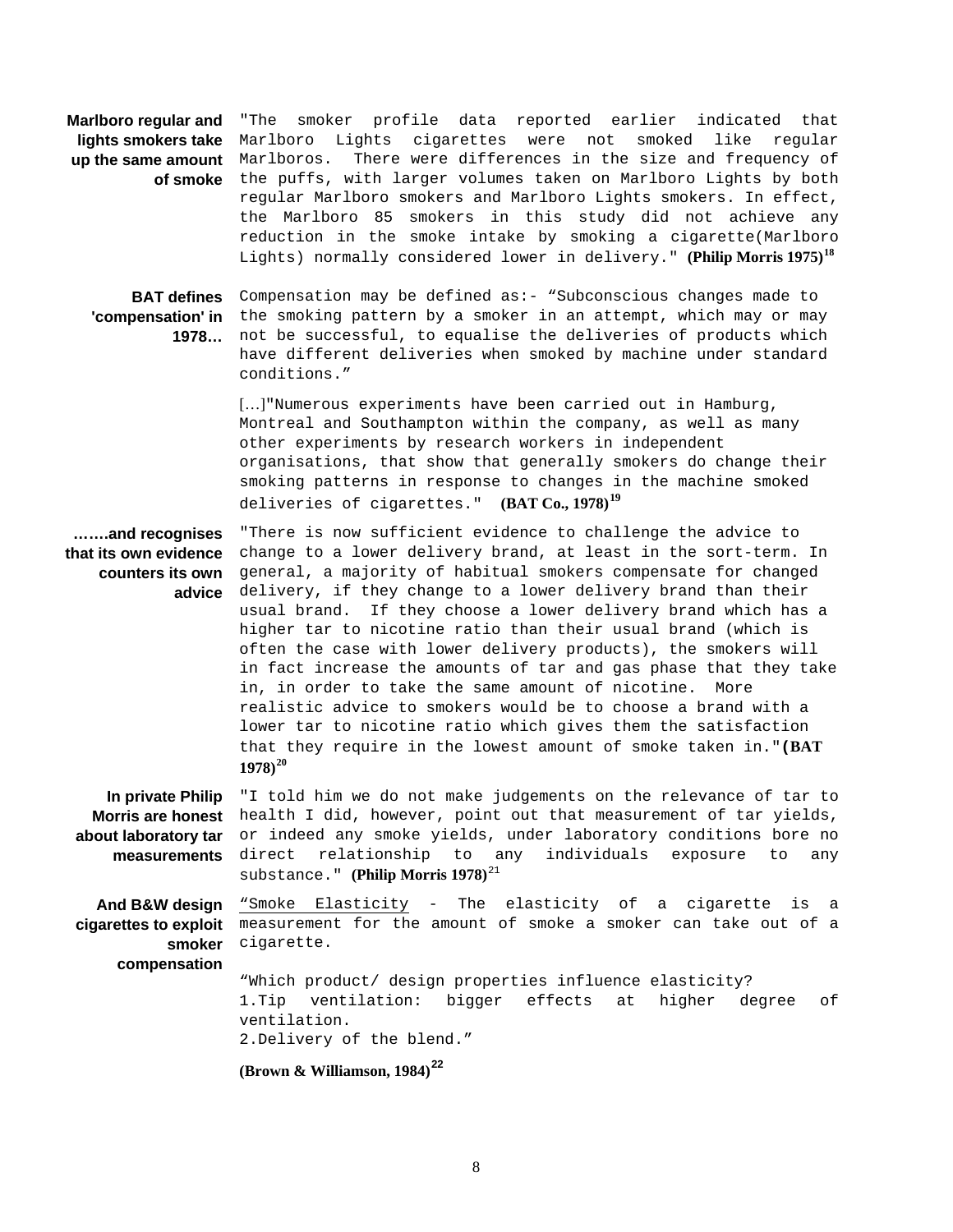|                                                          | but smokers "Compensation - It exists; most smokers practice it, but we need |  |
|----------------------------------------------------------|------------------------------------------------------------------------------|--|
| should not know                                          | to understand it better before advantage can be taken in the                 |  |
|                                                          | marketplace. Here, I believe designing to the subconscious is                |  |
|                                                          | preferred to requiring the smoker to commit a conscious act."                |  |
| (Brown & Williamson, 1985 - italics added) <sup>23</sup> |                                                                              |  |

**BAT recognises**  "It is difficult to ignore the advice of Health Authorities who **there are no**  advise smokers to give up smoking or change to a lower delivery **significant health**  brand but there is now sufficient evidence to challenge the **gains from low-tar...** advice to change to a lower delivery brand, at least in the short term. In general a majority of habitual smokers compensate for changed delivery, if they change to a lower delivery brand." **(BAT Co., 1978) [24](#page-11-23)**

**BAT recognises**  "Should we market cigarettes intended to re-assure the smoker **ethical dilemma and** that they are safer without assuring ourselves that indeed they **wrestles with its**  are so or are not less safe? For example should we 'cheat' **conscience…**  smokers by 'cheating' League Tables? If we are prepared to accept that government has created league tables to encourage lower delivery cigarette smoking and further if we make league table claims as implied health claims - or allow health claims to be so implied - should we use our superior knowledge of our products to design them so that they give low league table positions but higher deliveries on human smoking?

> "Are smokers entitled to expect that cigarettes shown as lower delivery in league tables will in fact deliver less to their lungs than cigarettes shown higher?" **(BAT Co.,1977) [25](#page-11-24)**

**…but reaches the**  "Elastic/ Compensatible Products - Irrespective of the ethics **appropriate**  involved, we should develop alternative designs (that do not **commercial**  invite obvious criticism) which will allow the smoker to obtain **conclusion!**  significant enhanced deliveries should he so wish". **(BAT Co., 1984) [26](#page-11-25)**

**The "healthy" cigarette market**  segment in order to create brands.......which aim, in one way or **beckons….**  "Manufacturers are concentrating on the low TPM [tar] and Nicotine another, to reassure the consumer that theses brands are relatively more "healthy" than orthodox blended cigarettes" **(BAT Co., 1971**) **[27](#page-11-26)**

**….but do not design**  "It was noted that we have very little data on the long-term **a healthy cigarette.**  consequences of smoking behaviour patterns following switching to low tar products… It was agreed that efforts should not be spent on designing a cigarette which, through its construction, denied the smoker the opportunity to compensate or oversmoke to any significant degree."**(BAT,1981)[28](#page-12-0)**

**…low tar cigarettes**  "All work in this area should be directed towards providing **needed to reassure**  consumer reassurance about cigarettes and the smoking habit.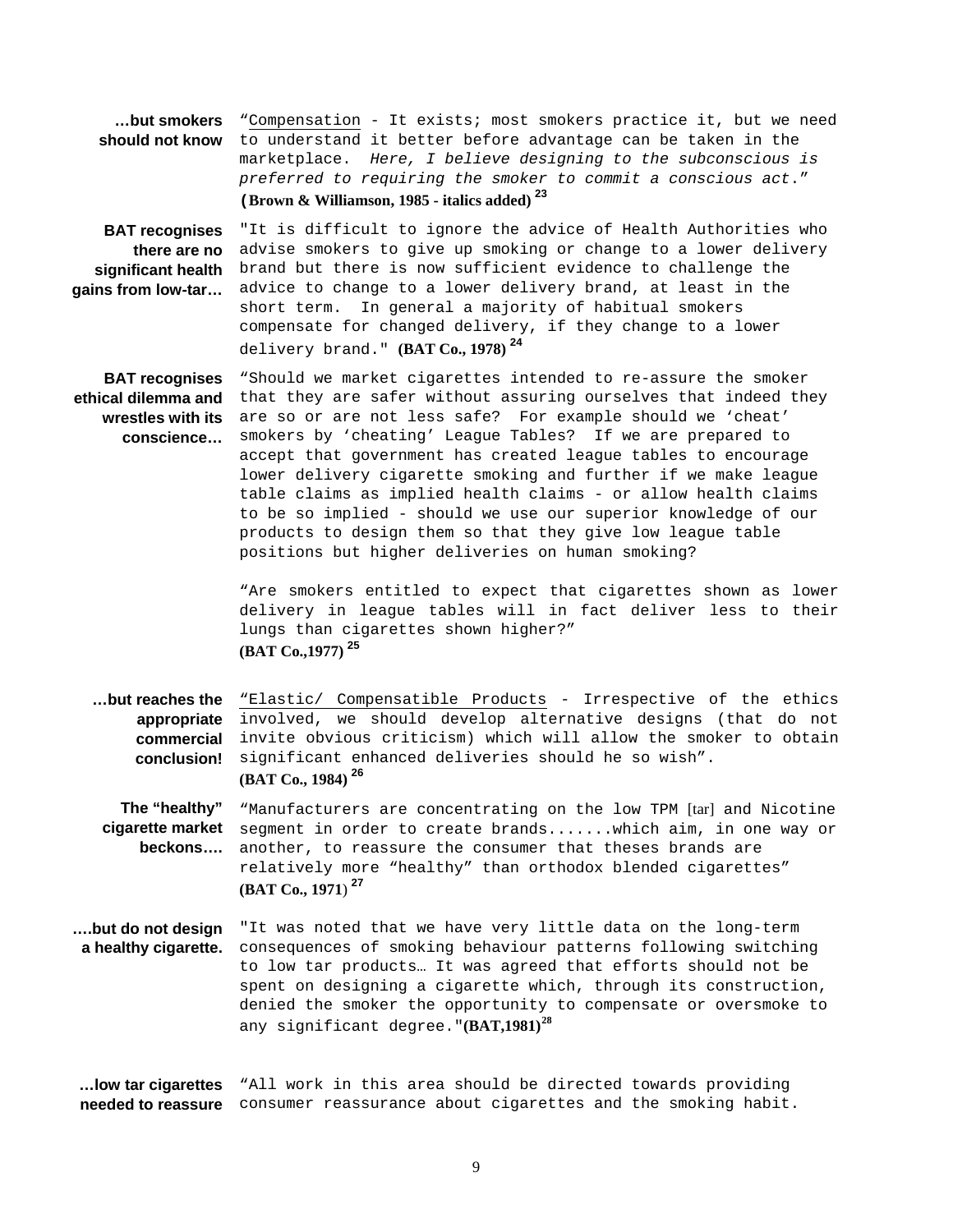**customers but keep**  This can be provided in different ways, e.g. by claiming low **them smoking**  deliveries, by the perception of low deliveries and by the perception of "mildness". Furthermore, advertising for low delivery or traditional brands should be constructed in ways so as not to provoke anxiety about health, but to alleviate it, and enable the smoker to feel assured about the habit and confident in maintaining it over time." **(BAT Co., 1977) [29](#page-12-1)**

**the industry**  "People believe that cigarettes low in tar and nicotine have **encourages people**  different "tobacco" ingredients and different kinds of filters **to believe they are**  than other cigarettes-the tobacco is milder or a special mild **better for you** blend, perhaps treated to remove tar and nicotine, perhaps mixed with additives or fillers, perhaps cured differently-or maybe just more loosely packed…Those who smoke low tar and nicotine cigarettes generally do so because they believe such cigarettes are "better for you". (Lorillard, 1976)<sup>[30](#page-12-2)</sup>

**…and conceal what**  "Compensatory smoking - This is also a particularly tricky **is really happening**  subject. On the one hand it is commercially sensitive. On the other, it must be in the interest of the industry to get data and speak out against those who claim that the low delivery programme is misleading in that smokers compensate for the low deliveries."

**(BAT Co.,1983) [31](#page-12-3)**

**But there were early** "On the question of nicotine and its effects on the smoker there **worries about where**  can be two extreme forms of approach - (1) Keep up the nicotine **reducing nicotine**  content of cigarettes in order to maintain the, as yet, firmly **might eventually lead**  entrenched nicotine habit. (2) Reduce the nicotine per cigarette.

> To follow No. (2) too closely might end in destroying the nicotine habit in a large number of consumers and prevent it ever being acquired by new smokers. True, deprived of an increasing amount of nicotine per cigarette, consumers may tend to smoke more cigarettes, but this can only go on up to a point." **(BAT Co., 1959**) **[32](#page-12-4)**

**After all, take out too**  "Goal – Determine the minimum level of nicotine that will allow **much nicotine, and**  continued smoking. We hypothesize that below some very low **the cigarette is no**  nicotine level, diminished physiological satisfaction cannot be **longer viable?**  compensated for by psychological satisfaction. At this point smoker will quit, or return to higher T&N brands." **(Lorillard US, 1980) [33](#page-12-5)**

#### **So keep pushing the**  "There is a danger in the current trend of lower and lower **nicotine…**  cigarette deliveries - i.e. the smoker will be weaned away from the habit. If the nicotine delivery is reduced below a threshold "satisfactory" level, then surely smokers will question more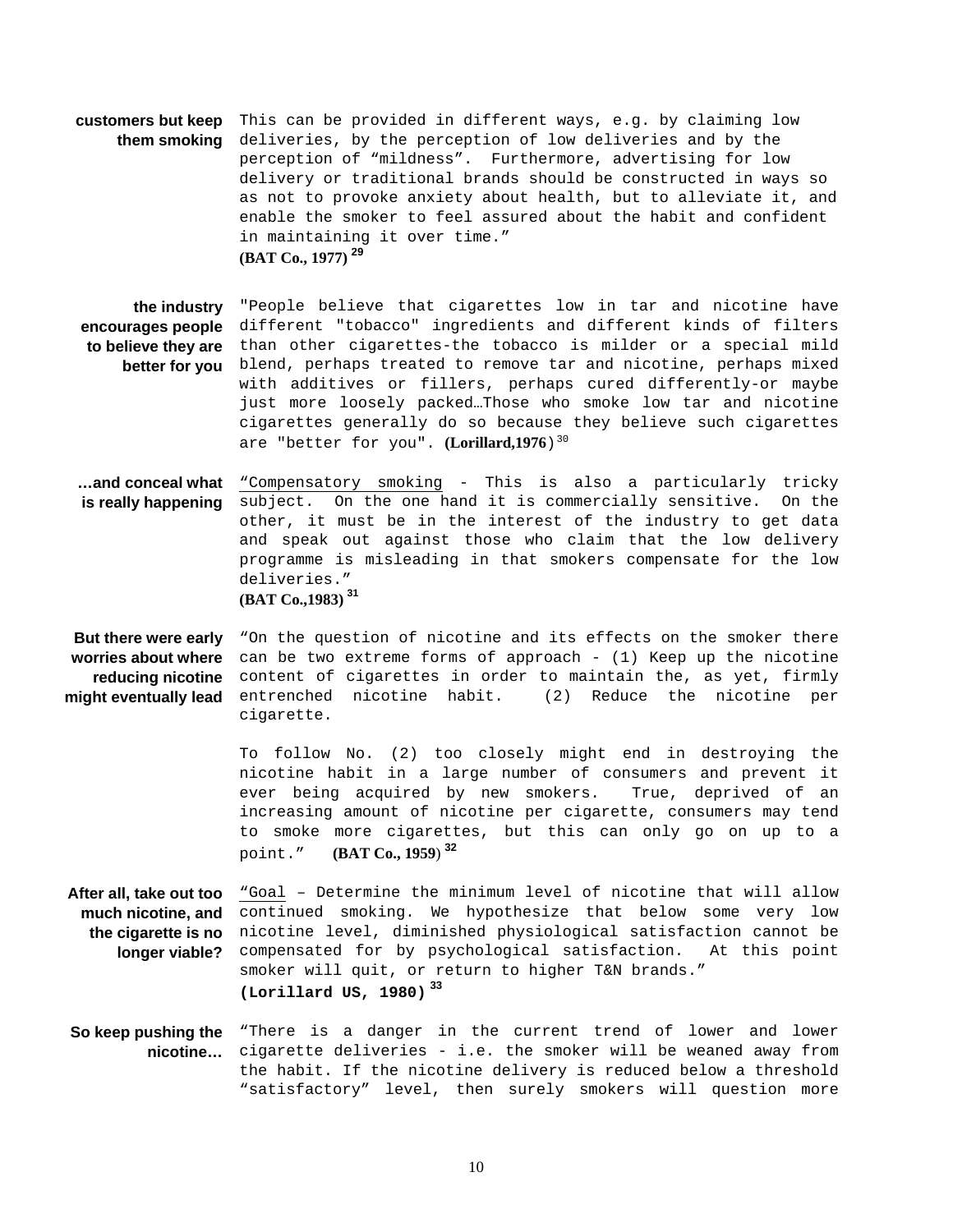|                                                | readily why they are indulging in an expensive habit.                                                                                                                                                                                                                                                                                                                                                                                                                                                                                                                                                                                                |
|------------------------------------------------|------------------------------------------------------------------------------------------------------------------------------------------------------------------------------------------------------------------------------------------------------------------------------------------------------------------------------------------------------------------------------------------------------------------------------------------------------------------------------------------------------------------------------------------------------------------------------------------------------------------------------------------------------|
| worry about<br>toxicity later                  | Looking further down the road filters might offer a selective<br>means of controlling smoke toxicity.                                                                                                                                                                                                                                                                                                                                                                                                                                                                                                                                                |
| and offer 'health<br>reassurance' today        | Well before that date, however, opportunities exist for filter<br>and cigarette designs which offer the image of "health re-<br>assurance".<br>(BAT Co., $1976$ ) <sup>34</sup>                                                                                                                                                                                                                                                                                                                                                                                                                                                                      |
| Low tar brand<br>activity                      | The UK cigarette market has seen many new low and ultra low tar brands introduced in<br>1999. Most major brands now have a light variant. Lambert and Butler, Benson and<br>Hedges 'Mellow', Embassy, Regal, Camel, Marlboro all now have lights or ultra-lights<br>varieties.                                                                                                                                                                                                                                                                                                                                                                       |
| Recent low tar<br>advertising                  | The tobacco companies have promoted 'Light' and 'Low' products with the clear<br>implication that they are somehow less harmful for many years. Silk Cut Ultras were<br>heavily advertised prior to New Year 1998, and again for 1999, using the slogan "JAN<br>ONE - What better time to move to 1 mg" <sup>35</sup> . The 'ONE' refers to the 1mg tar<br>measured in the Silk Cut Ultra - which has been the theme of a campaign using several<br>slogans involving 'ONE'. The 'JAN ONE' advert was clearly intended to suggest that<br>switching to Silk Cut Ultra was a worthy New Year's resolution - effectively an<br>unfounded health claim. |
| <b>Implications for</b><br>tobacco advertising | As the European Union has decided to ban tobacco advertising, tobacco industry<br>pressure groups such as FOREST have argued that tobacco advertising is necessary in<br>order to inform smokers of new products such as low tar cigarettes. According to<br><b>FOREST:</b>                                                                                                                                                                                                                                                                                                                                                                          |
|                                                | We have seen the development of filter-tipped cigarettes, low<br>and ultra-low tar cigarettes, cigarettes containing lower levels<br>of nicotine, menthol cigarettes and herbal cigarettes containing<br>no nicotine.<br>These developments address some of the concerns of<br>the medical profession about tar and nicotine and consumers' own<br>preferences on taste. What would have been the point of tobacco<br>companies investing in developing new products if they could not<br>inform customers about them?<br>(FOREST, 1997) <sup>36</sup>                                                                                               |
|                                                | The case for a tobacco advertising ban is further strengthened by the history of<br>marketing low tar cigarettes.                                                                                                                                                                                                                                                                                                                                                                                                                                                                                                                                    |
| <b>CONCLUSION</b>                              | The documents are an indictment of an industry that has deliberately designed and<br>marketed products offering bogus health reassurance. It has understood, but continues<br>to deny publicly, the central role of nicotine addiction in its business and therefore is<br>fully aware that the marketing of low tar cigarettes is a deliberate deception of                                                                                                                                                                                                                                                                                         |

smokers.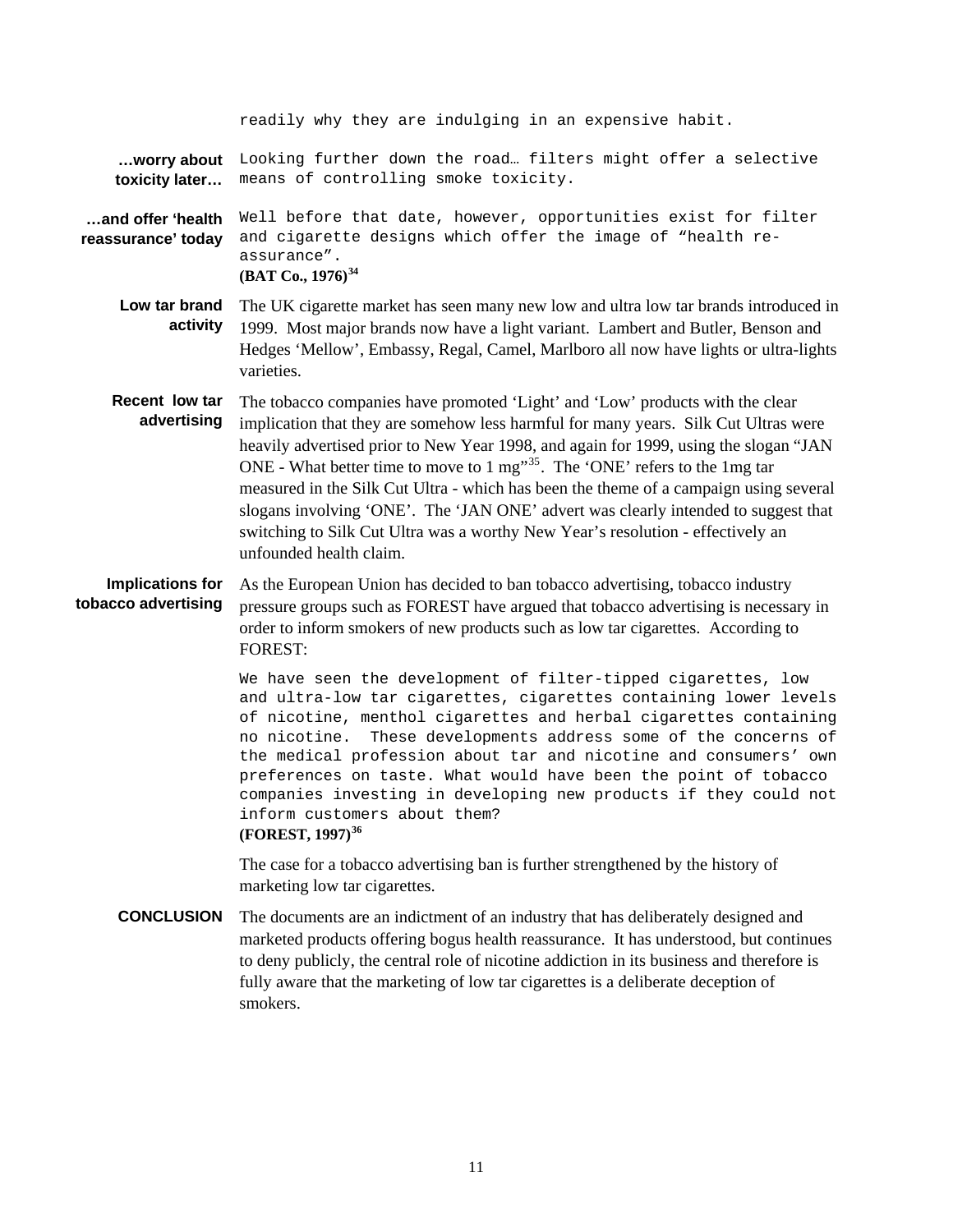### **Notes and References**

 $\overline{\phantom{a}}$ 

- <span id="page-11-0"></span>1 In the measurements by the Laboratory of the Government Chemist reported herein (see Darrall  $\&$ Figgins, below) the ventilation of Silk Cut Ultras and Marlboro Lights was measured at 79% and 42% respectively.
- <span id="page-11-1"></span><sup>2</sup> Russell MAH, Jarvis M, Iyer R, Feyerabend C. Relation of nicotine yield of cigarettes to blood nicotine concentrations in smokers. British Medical Journal 1980;280(6219):972-976.
- <span id="page-11-2"></span><sup>3</sup> Benowitz NL, Hall SM, Herning RI, et a. Smokers of low-yield cigarettes do not consume less nicotine. New England Journal of Medicine 1983;309(3):139-142.
- <span id="page-11-3"></span>4 ISO 3308, 3402, 4387, 10315, 10362-1 (all 1991) and ISO 8454 (1995).
- <span id="page-11-4"></span>5 Darrall KG, Figgins JA: *The Blocking of Cigarette Filter Ventilation Holes*, Laboratory of the Government Chemist Report EH40/M007/98
- <span id="page-11-5"></span>6 Kozlowski LT, Pope MA, Lux JE. *Prevalence of the Misuse of Ultra-Low-Tar Cigarettes by Blocking Filter Vents*, American Journal of Public Health, June 1988 Vol. 78, No 6.
- <span id="page-11-6"></span><sup>7</sup> Jodie Bernstein, Director of the Bureau of Consumer Protection, FTC press release, September  $9<sup>th</sup>$  1997.
- <span id="page-11-7"></span><sup>8</sup> FTC letter to Donna Shalala, Secretary, Department of Health and Human Services. November  $19<sup>th</sup>$  1998.
- <span id="page-11-8"></span> $9$  FTC Press Release, FTC Statement in response to Senator Frank Lautenberg's letter, November  $24^{\text{th}}$ 1998.
- <span id="page-11-9"></span> $10$  Letter from US Senator Lautenberg to FTC. November  $24^{\text{th}}$ , 1998.
- <span id="page-11-10"></span><sup>11</sup> See British Columbia Ministry of Health web site: http://www.cctc.ca/bcreports/default.htm
- <span id="page-11-11"></span> $12$  British Columbia Ministry of Health, December 1998. See web site above.
- <span id="page-11-12"></span><sup>13</sup> Journal of the National Cancer Institute, November 1997.
- <span id="page-11-13"></span>14 90/239/EEC
- <span id="page-11-14"></span>15 David Creighton BAT Co. *Compensation for Changed Delivery*, 27th June, 1978. Source: Minnesota Trial Exhibit 11,089
- <span id="page-11-15"></span><sup>16</sup> Robinson JH. Critique of smokers of low yield cigarettes do not consume less nicotine. To A. Rodgman, RJR, July 25, 1983. Trial exhibit 12648.
- <span id="page-11-16"></span><sup>17</sup> Op cit. Trial Exhibit 11,089
- <span id="page-11-17"></span><sup>18</sup> Goodman B. Marlboro Lights study delivery data. Report to L.F.Meyer, Philip Morris, September 17, 1975. Trial Exhibit 11564
- <span id="page-11-18"></span><sup>19</sup> Op cit. Trial Exhibit 11,089
- <span id="page-11-19"></span> $20$  Creighton DE. Compensation for changed delivery. BAT, June 27, 1979 Trial Exhibit 11089.
- <span id="page-11-20"></span>21 Philip Morris, September 1978, Tobacco Resolution ID 2025022663/2667
- <span id="page-11-21"></span><sup>22</sup> Brown and Williamson, Proceedings of the smoking behaviour marketing conference July 9th-12th 1984 Session III. Minnesota Trial Exhibit 13,431
- <span id="page-11-22"></span><sup>23</sup> Sandford R.A., internal memorandum to EE Kohnhorst, Brown & Williamson, Research Development and Engineering. 28th June 1985. Minnesota Trial Exhibit 13,250
- <span id="page-11-23"></span> $24$  Op cit. Trial Exhibit 11,089
- <span id="page-11-24"></span><sup>25</sup> BAT Co. *Suggested Questions for JH CAC.III*, 26th August 1977. Minnesota Trial Exhibit 11,390.
- <span id="page-11-25"></span>26 BAT Co. *R&D views on potential marketing opportunities*. 12th September 1984. Minnesota Trial Exhibit 11,275.
- <span id="page-11-26"></span>27 Short P.L., BAT Co. *A New Product*. 21st October 1971. Minnesota Trial Exhibit 10,306.